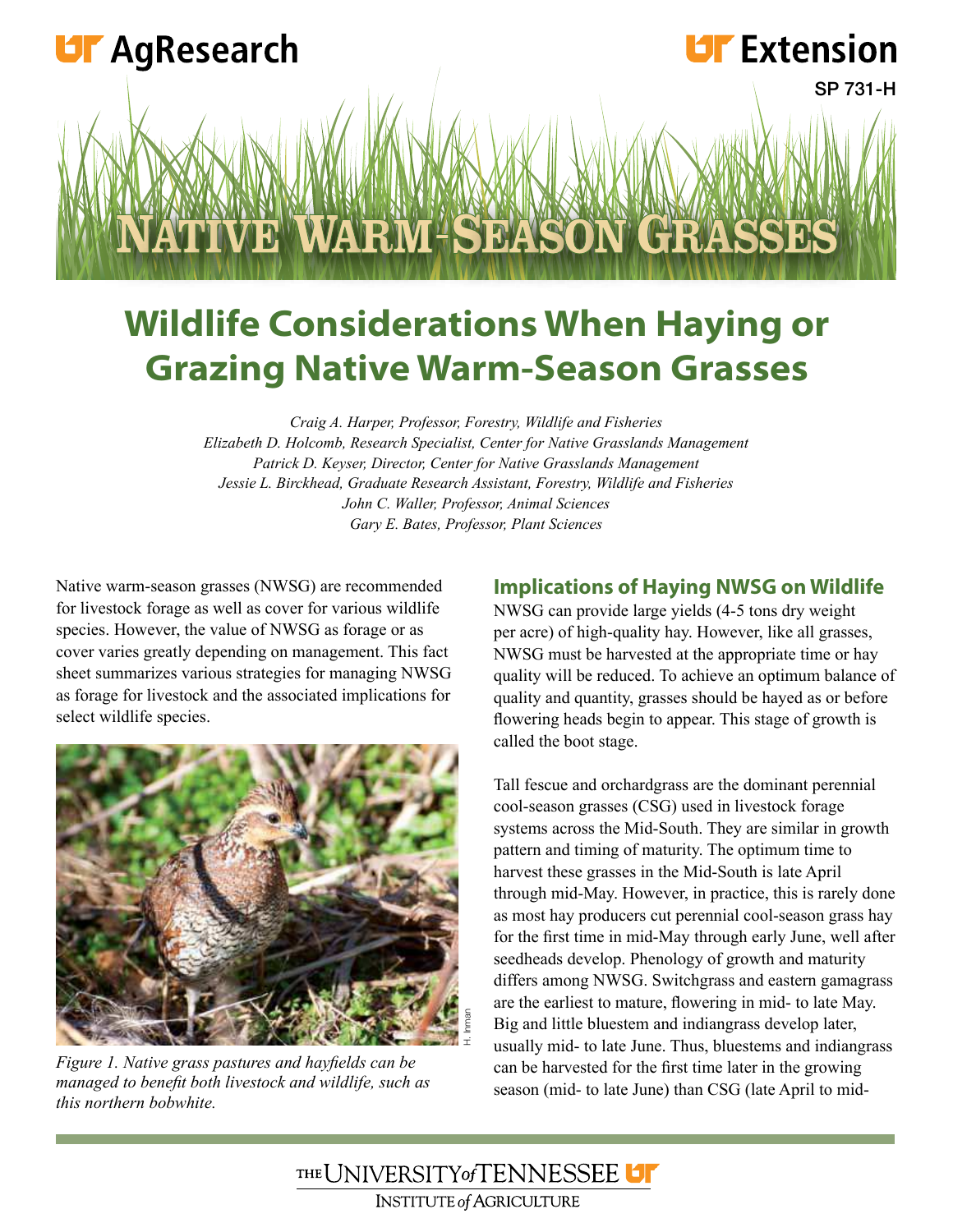May) or switchgrass and eastern gamagrass (mid- to late May). The timing of haying has important implications for wildlife, especially nesting birds.



*Figure 2. Haying during the nesting season can lead to population declines of grassland songbirds, such as this grasshopper sparrow.*

Grassland songbirds require grasslands (including hayfields and pastures) for nesting and rearing young. They do not nest in woods. Grassland songbirds are migratory (eastern meadowlarks are relatively shortdistance migrants). Those that nest in the Mid-South include eastern meadowlark, grasshopper sparrow, Henslow's sparrow and dickcissel. They return from wintering areas in April and nesting begins in early to mid-May. On average, a minimum of 23 days is required from nest initiation until young fledge and leave the nest. Thus, haying before early to mid-June will destroy initial nesting attempts. Grassland songbirds attempt to nest two or three times during the spring and summer, depending on species. Initial attempts are most important for sustaining populations, but second and third attempts are critical to maintain populations of some species, especially Henslow's sparrows.

Northern bobwhite also nest in grasslands. The primary nesting season for bobwhites in the Mid-South is May through August. Nesting activity peaks in June and a few nests may be initiated as early as April and as late as September. Thus, haying at any time could have a negative impact on bobwhite nesting success. Recently



#### Second and third nests

Initial nests

Haying dates that optimize yield and quality

*Figure 3. If grassland birds or northern bobwhite are a consideration, ields should not be hayed during nesting, especially during initial nesting attempts. Big bluestem and indiangrass offer the best opportunities for high-quality hay outside of the initial nesting period of grassland songbirds.*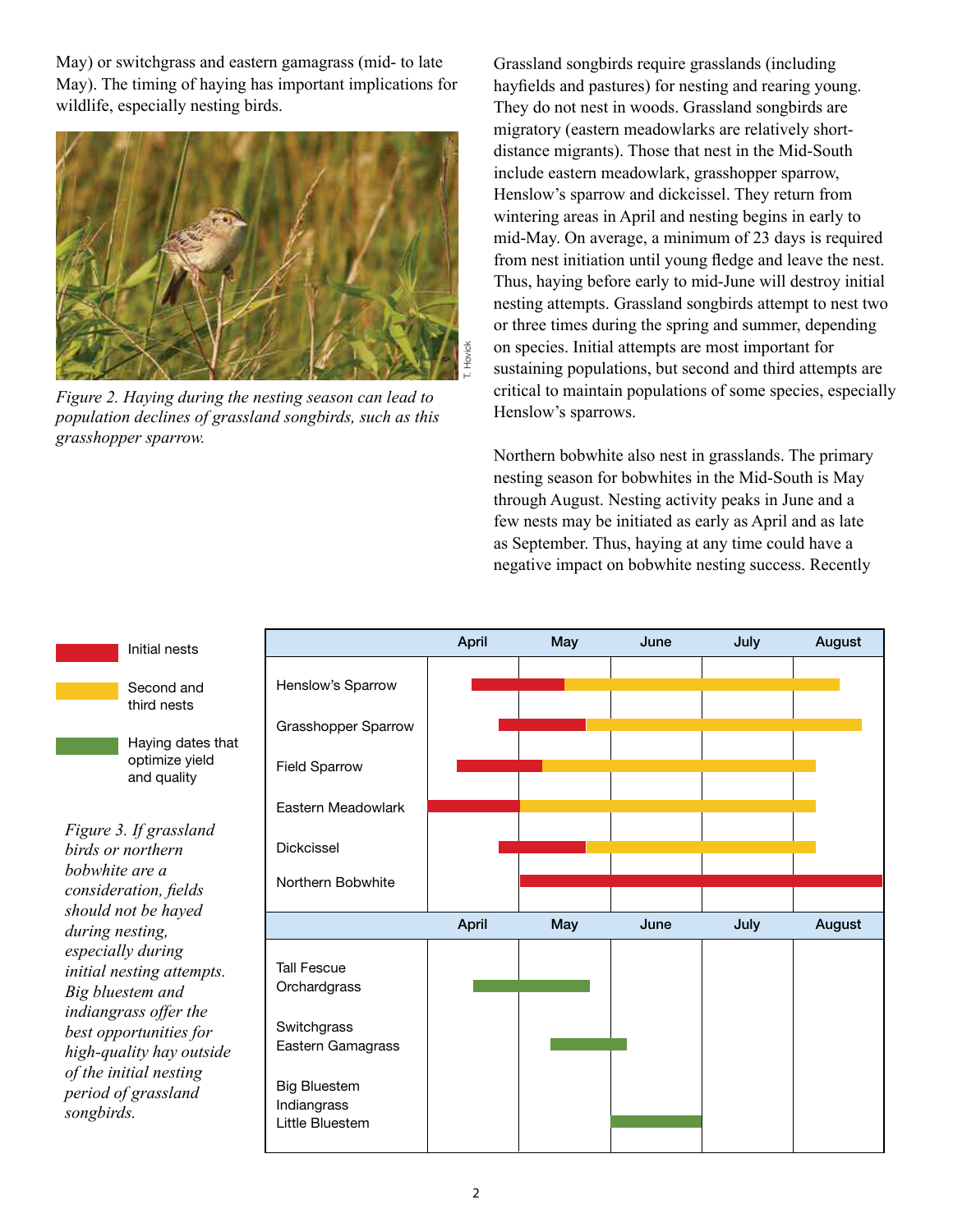hayed NWSG fields (one to four weeks post-harvest), however, can provide suitable cover for bobwhite chicks to forage, especially if various forbs, such as ragweed and red clover, are present. These forbs enhance cover for broods and attract insects that chicks require for food. Haying removes dense vegetation and opens the structure at ground level, which facilitates movement and feeding across the field. Cutting height should not be below 8 inches to facilitate grass regrowth and cover. It is important to understand that the structure of NWSG near ground level is much more open and conducive to movements and feeding of bobwhite broods than the uniformly dense structure of tall fescue or orchardgrass, whether hayed or not.

Although June through August is the primary period for nesting and brood-rearing for bobwhite, and grassland songbirds have finished nesting and brood-rearing by August, haying should not be conducted in August or September if wildlife is a consideration. If the initial hay harvest is conducted this late, hay quality will be exceptionally poor. Further, grass regrowth will not be sufficient to provide winter cover, which is an important consideration for resident birds, such as northern bobwhite, as well as migrating and wintering sparrows (see page 4).

The majority of white-tailed deer in the Mid-South are born mid-May to mid-June. Deer do not typically fawn in CSG hayfields because the structure is not tall enough, but they may select relatively tall NWSG hayfields for fawning. Fawns remain hidden and still for the first couple of weeks of life. The doe visits the fawn periodically

during the day to nurse, but fawns do not begin to travel with does until they are about 2 weeks old. Thus, haying from mid-May through late June is most likely to disrupt or kill fawns lying in the field. If white-tailed deer is a focal wildlife species, haying switchgrass by mid-May would be less likely to disrupt, injure or kill fawns than haying other native grasses later in summer. Haying in mid-May also would remove fawning cover and force does to use other areas.

Eastern cottontails ("rabbits") may use NWSG hayfields for nesting, foraging and loafing. Cottontails may use CSG or NWSG, but the more open structure of NWSG at ground level coupled with better overhead cover make NWSG more attractive to rabbits. Rabbits generally begin breeding in February in the Mid-South and continue through September. However, most young are born during March through July. Females may have seven litters per year. Similar to bobwhite, haying at any time can be detrimental to the reproductive success of rabbits; however, prolific breeding helps offset failed attempts. Young remain in nest for nearly three weeks until weaned. Haying only once per year is an important consideration if eastern cottontail is a focal species.





*Figures 4a and 4b. Structure at ground level is a major consideration for several wildlife species, such as northern bobwhite. The open structure presented by NWSG (left) allows movement and feeding within the field, whereas the structure provided by tall fescue (right), orchardgrass and bermudagrass restricts use by many species.*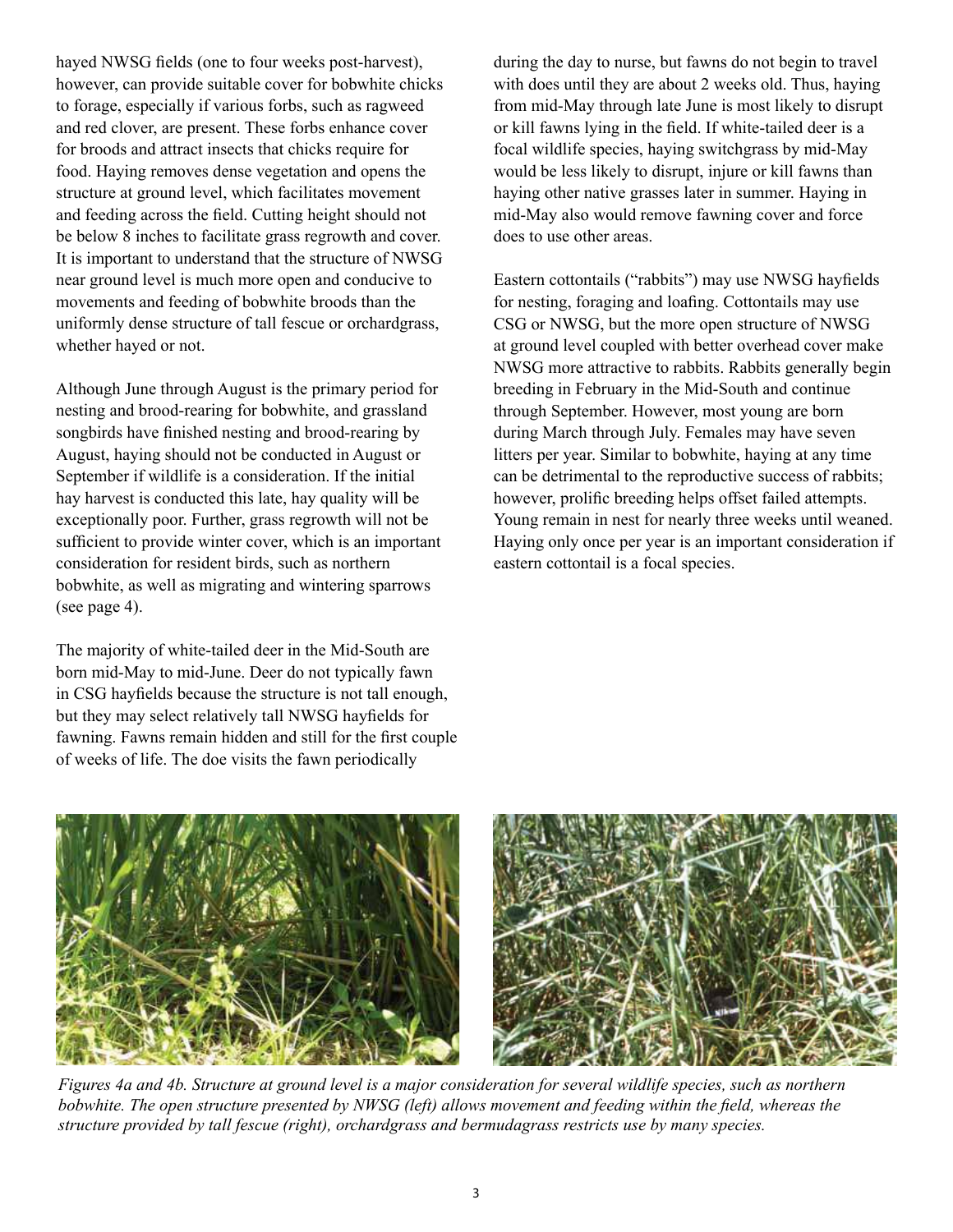

*Figures 5a and 5b. Eastern cottontails may use NWSG hayields for nesting (left) and winter cover (right), provided there is suficient overhead cover.*



Both CSG and NWSG are usually hayed twice during spring and summer. Frequency of mowing affects the number of nesting attempts and nesting success as well as subsequent winter cover. Haying NWSG past early August does not allow suficient regrowth to provide suitable cover for birds during fall and winter. A variety of migrating and wintering sparrows (including whitecrowned sparrow, white-throated sparrow, Lincoln's sparrow, savannah sparrow, field sparrow, Vesper sparrow and fox sparrow) and other songbirds feed and roost in NWSG hayfields during fall and winter if there is suficient overhead cover. Grass cover at least 18 inches

tall is generally required to attract these migrating and wintering birds. If hayed in late May and again in late June or early July, eastern gamagrass and switchgrass could be hayed twice during the growing season and likely produce enough winter cover for birds, but nesting success would be sacrificed. Thus, forage producers who want to integrate bird conservation with forage management should consider growing bluestems and indiangrass and hay those fields only once per growing season. This strategy would allow grassland birds an initial nesting attempt and provide suficient regrowth for winter cover.





*Figures 6a and 6b. The big bluestem/indiangrass field on the left was hayed twice with the second cutting in September. The big bluestem/indiangrass ield on the right was hayed once in late June. The regrowth from September until dormancy is not enough to provide winter cover, whereas the regrowth from late June until dormancy provides good winter cover for grassland birds.*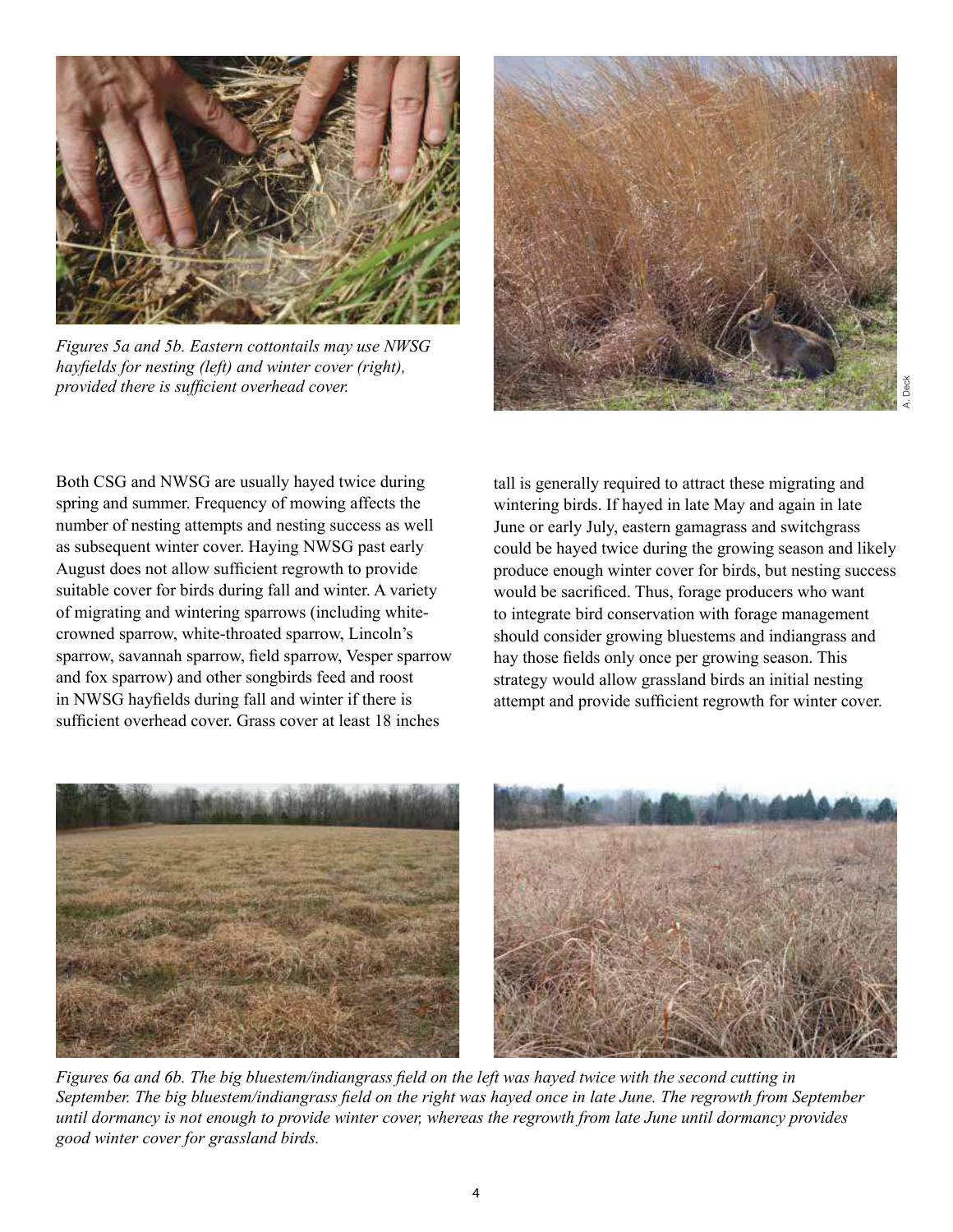### **Harvesting Switchgrass for Biofuel**

Switchgrass also is being used as a biofuels crop. Switchgrass harvest for biofuels is completed in November after the grass is dormant. However, it is possible to harvest switchgrass for livestock hay in May and harvest the regrowth the following fall and winter as a biofuel. The subsequent biofuels harvest yield may be reduced slightly, but the trade-off for a large yield of high-quality hay may be worth the reduction in biofuels yield. If a hay cutting is completed, nesting success will be sacrificed as discussed earlier. However, if switchgrass is only harvested in fall or winter for biofuels, then nesting will not be impacted. The timing of a biofuels harvest can impact winter cover, just as the timing of haying can impact nesting cover. If a biofuels harvest is implemented in November, winter cover is eliminated. If harvest is delayed until late winter, migrating and wintering birds and other wildlife may use the cover throughout winter. Delaying switchgrass biofuels harvest until late winter should not reduce yield significantly unless snowpack or other weather events causes the switchgrass to lay over near the ground such that it cannot be harvested with equipment.

## **Implications of Grazing NWSG on Wildlife**

The primary implications of grazing NWSG on wildlife are related to structural characteristics of the available cover. Grazing is typically initiated in late April or early May when NWSG height is approximately 15 inches tall. If grazing is initiated earlier, grass growth and livestock performance may be reduced. If grazing is initiated later, the grass will be overmature and stemmy; thus,

not as palatable and less nutritious. Grass height should be maintained between 14-30 inches tall, depending on species, for optimum productivity and to provide suficient structure for nesting birds.

Grassland songbirds tend to select grasslands with average structure not taller than about 36 inches for nesting. Thus, consistent grazing at moderate stocking rates (2.25 animal units per acre) through the growing season is preferable to high-intensity, short-rotational grazing for grassland songbirds. This strategy also is preferable for northern bobwhite because consistent grazing also creates more open structure at ground level, facilitating movement and feeding through the pasture, while maintaining overhead cover. Relatively open structure at ground level also is advantageous for grasshopper sparrow and eastern meadowlark. Further, livestock density required to maintain a 14- to 30-inch forage canopy height for seasonlong grazing does not impact nest success through nest trampling.

Short-term grazing of switchgrass during the early portion of the growing season followed by cessation of grazing to allow regrowth for a biofuels harvest is possible. Structure for nesting during the grazing period should be suficient, but grass height and density quickly increase (within two weeks) after grazing ceases, decreasing the attractiveness of the site for nesting by some species and for brooding northern bobwhite. Grazing throughout the growing season is recommended where bird conservation is a consideration.





*Figures 7a and 7b. NWSG grazed properly (left) look different than intensively grazed CSG (right), which are ubiquitous across the Mid-South region. Notice the height of the forage and the open space near ground level (in the photo on the left). This type of structure is critical if wildlife is a consideration. The presence of various forbs, such as red clover and ragweed, not only adds livestock forage value, but also enhances the structure and food availability for wildlife.*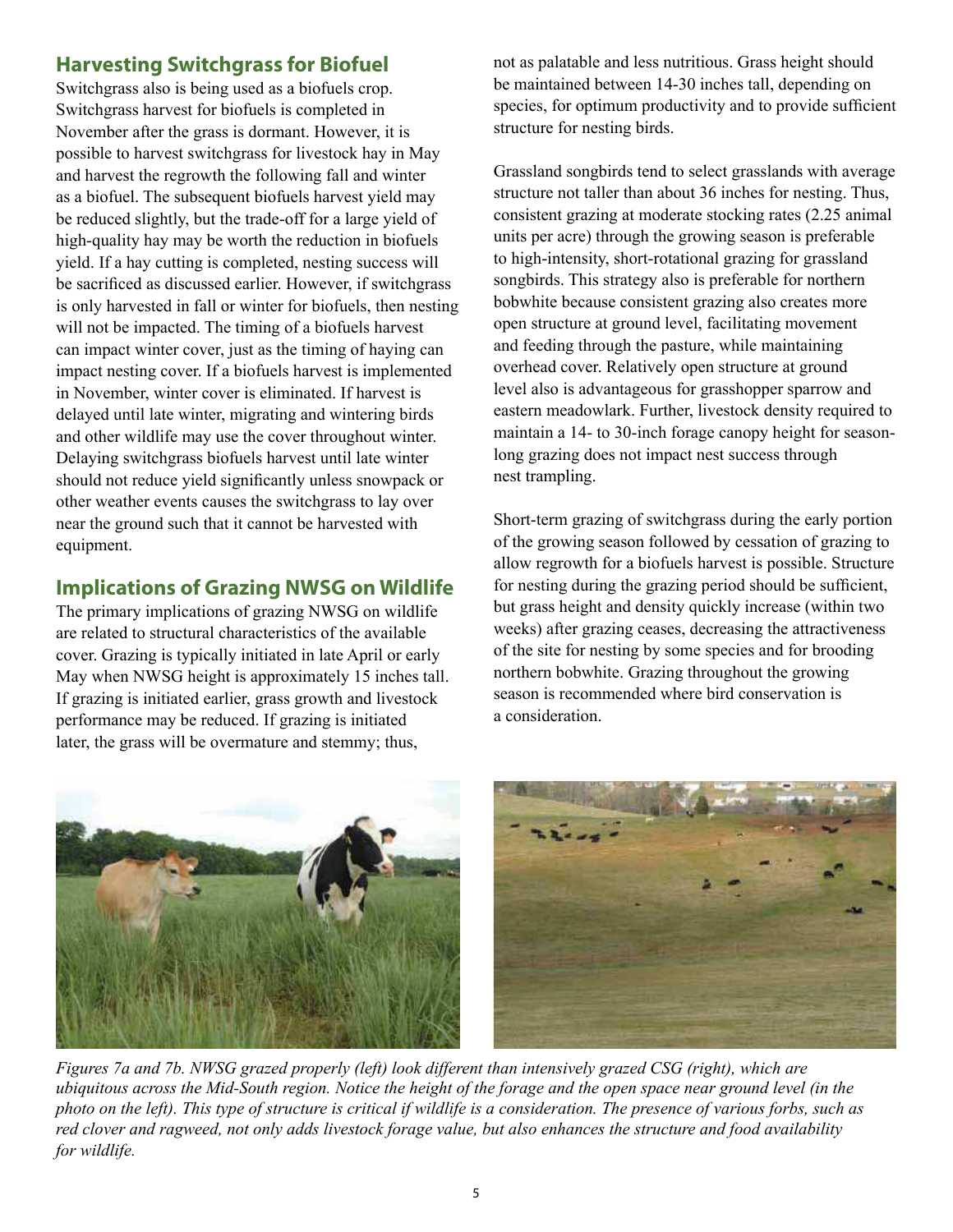

*Figures 8a and 8b. Eastern meadowlark (left), northern bobwhite (right) and grasshopper sparrow all construct their nests on the ground. Nests are usually made of dead grass leaves from the previous year.*

Duration of grazing is an important consideration for continued grass productivity as well as winter cover for migrating and wintering birds. Optimally, NWSG should not be grazed past early August to allow suficient growth for winter cover. At this point, livestock grazing NWSG can be moved to CSG pasture that has rested through the summer.

#### **Using Prescribed Fire to Manage NWSG Forages**

Prescribed fire is often used late in the dormant season (late March or early April in the Mid-South) to stimulate grass growth and improve forage quality in NWSG forage stands. Prescribed fire also removes accumulated dead plant material (litter) and creates more open conditions at the ground level, which is important for several wildlife species, including northern bobwhite, grasshopper sparrow, wild turkey and eastern cottontail.

Several species, including eastern meadowlark, Henslow's sparrow, grasshopper sparrow, northern bobwhite and eastern cottontail, typically use dead grass leaves from the previous year's growth to construct their nests. Thus, only a portion of ields should be burned each year to ensure optimal nesting conditions.

#### **Landscape Considerations**

No discussion of grasslands and associated wildlife would be complete without mentioning area requirements. Most grassland bird species require relatively large tracts of grasslands. Small fields in a landscape dominated by forest will not attract species such as eastern meadowlark and grasshopper sparrow, regardless of grass type or management. Field size also is influential. Henslow's sparrows and eastern meadowlarks may be found in relatively small fields (10-20 acres and larger), whereas grasshopper sparrows are found more often in larger



*Figure 9. Prescribed ire rejuvenates NWSG growth and enhances the structure at ground level for several wildlife species, including northern bobwhite.*



*Figure 10. Grassland birds require open landscapes. Do not expect to find grassland birds using small fields in areas dominated by forest.*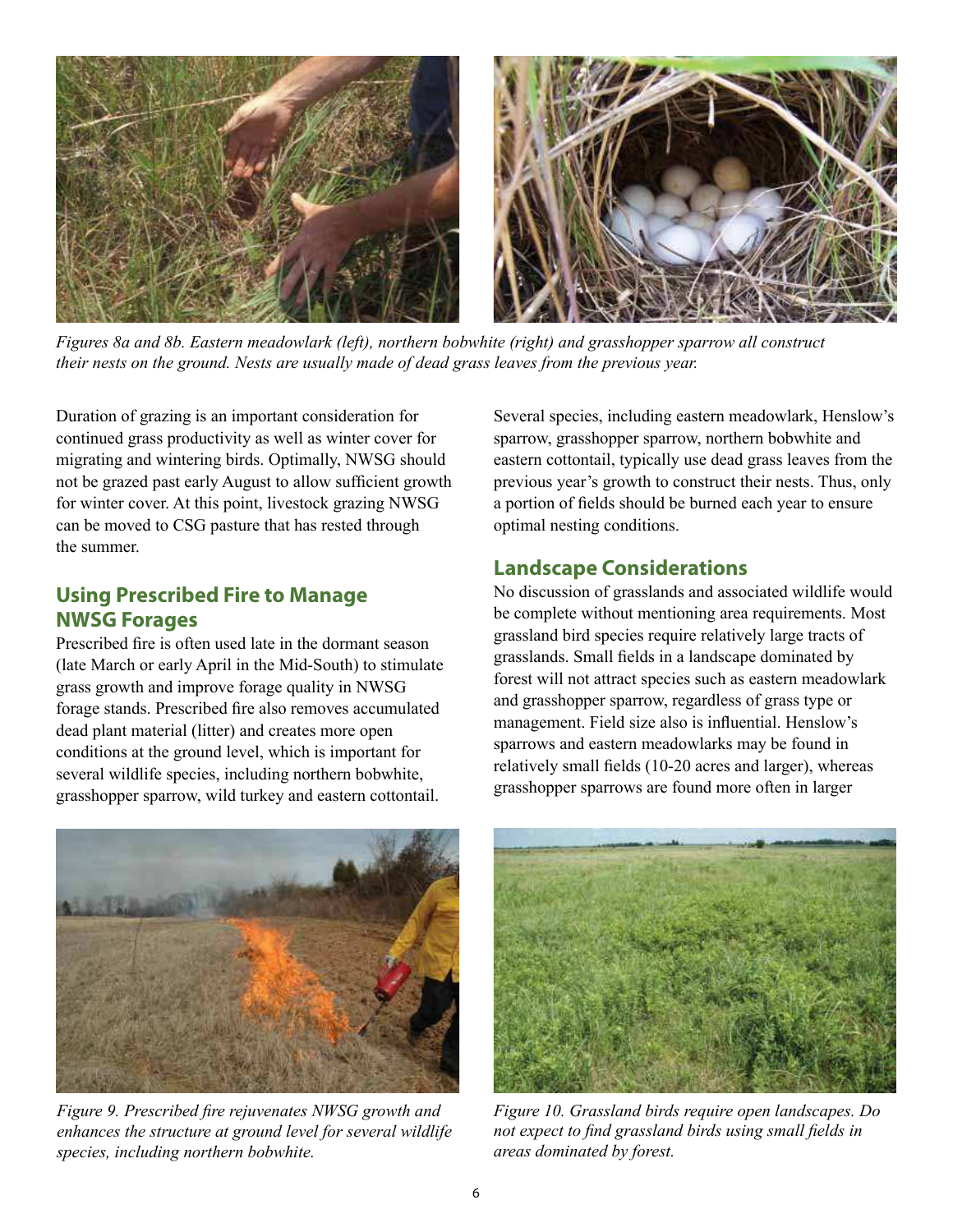fields. Nonetheless, occurrence of these species is much greater in open landscapes as opposed to predominantly forested landscapes.

### **Conclusions**

Forage producers who have an interest in wildlife have management options using NWSG that can enhance habitat for various wildlife species. Producers should realize that trade-offs must be made if wildlife is a consideration. Multiple hay cuttings and intensive longduration grazing that leaves low residual grass heights, as are customary with tall fescue and bermudagrass pastures, are not possible if wildlife is a consideration. However, large yields of high-quality hay should be expected with NWSG. Timing of management is the key. **The greatest opportunity for wildlife and NWSG forage production is through grazing**. Regardless of species (big and little bluestem, indiangrass, switchgrass and eastern gamagrass), moderate season-long grazing provides excellent habitat for grassland songbirds and northern bobwhite. Cattle weight gains are considerably greater grazing NWSG (1-2 pounds average daily gain) during summer than CSG (0.4-0.5 pounds average daily gain). Moreover, if CSG pastures are rested through the summer, they are in better shape for grazing at the end of the summer.

#### **Refer to the following publications for additional information on producing and managing native warmseason grasses for livestock, wildlife and biofuels.**

- Ashworth, A.J., P.D. Keyser, F.L. Allen, G.E. Bates, and C.A. Harper. 2012. Intercropping legumes with native warm-season grasses for livestock production in the Mid-South. UT Extension, SP 731-G. 8 pp.
- Bates, G.E., P.D. Keyser, C.A. Harper, and J.C. Waller. 2007. Using switchgrass for forage. University of Tennessee Extension, SP 701-B. 4 pp.
- Birckhead, J.L. 2012. Avian habitat response to grazing, haying, and biofuels production in native warmseason forages in the Mid-South. Thesis. University of Tennessee. 61 pages.
- Birckhead, J.L., C.A. Harper, P.D. Keyser, D. McIntosh, E.D. Holcomb, G.E. Bates, and J.C. Waller. 2013. Structure of avian habitat following hay and biofuels production. Journal of the Southeastern Association of Fish and Wildlife Agencies.
- Doxon, E.D., P.D. Keyser, G.A. Bates, C.A. Harper, and J.C. Waller. 2011. Economic implications of growing native warm-season grasses for forage in the Mid-South. UT Extension, SP 731-E. 7 pp.
- Harper, C.A., G.E. Bates, M.P. Hansbrough, M.J. Gudlin, J.P. Gruchy, and P.D. Keyser. 2007. Native warmseason grasses: Identification, establishment, and management for wildlife and forage production in the Mid-South. UT Extension, PB 1752. 189 pp. ISBN 978-0-9795165-0-4
- Harper, C.A. and P.D. Keyser. 2008. Potential impacts of switchgrass grown for biofuels on wildlife. UT Extension, SP 704-A. 4 pp.
- Keyser, P.D., G.E. Bates, J.C. Waller, C.A. Harper, and E. Doxon. 2011. Grazing native warm-season grasses in the Mid-South. UT Extension, SP 731-C. 8 pp.
- Keyser, P.D., G.E. Bates, J.C. Waller, C.A. Harper, F. Allen, and E.D. Doxon. 2011. Producing hay from native warm-season grasses in the Mid-South. UT Extension, SP 731-D. 8 pp.
- Keyser, P.D., C.A. Harper, and G.E. Bates. 2012. Competition control in native warm-season grasses grown for livestock forage in the Mid-South, SP 731-F. 12 pp.
- Keyser, P.D., C.A. Harper, G.E. Bates, J.C. Waller, and E.D. Doxon. 2011. Native warm-season grasses for Mid-South forage production. UT Extension, SP 731-A. 8 pp.
- Keyser, P.D., C.A. Harper, G.E. Bates, J.C. Waller, and E. Doxon. 2011. Establishing native grass for livestock forage in the Mid-South. UT Extension, SP 731-B. 8 pp.
- Waldrop, T.A. and S.L. Goodrick. 2012. Introduction to prescribed fire in Southern ecosystems. USDA Forest Service, Southern Research Station. Asheville, NC.